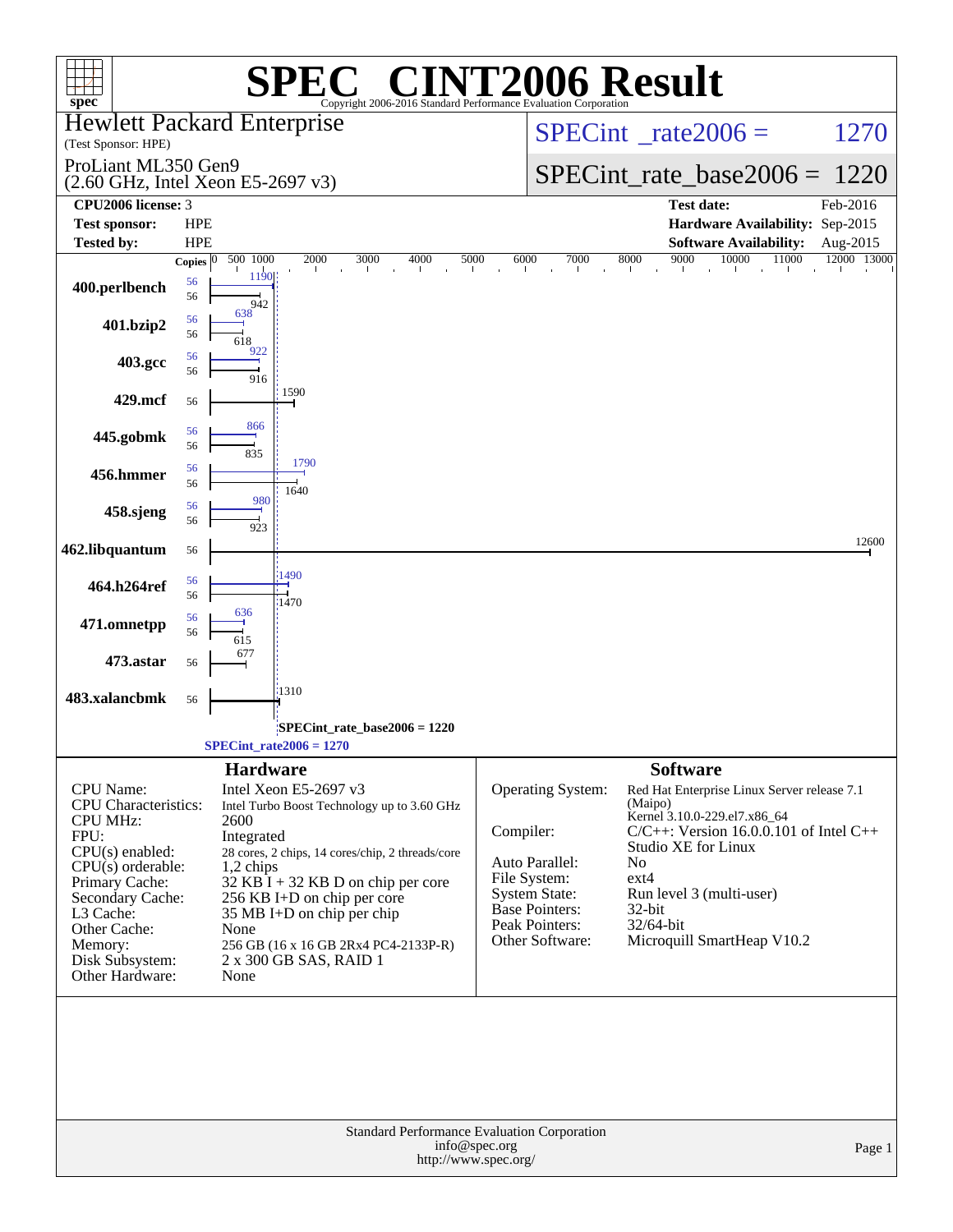

Hewlett Packard Enterprise

(Test Sponsor: HPE)

ProLiant ML350 Gen9

(2.60 GHz, Intel Xeon E5-2697 v3)

SPECint rate  $2006 = 1270$ 

### [SPECint\\_rate\\_base2006 =](http://www.spec.org/auto/cpu2006/Docs/result-fields.html#SPECintratebase2006) 1220

**[CPU2006 license:](http://www.spec.org/auto/cpu2006/Docs/result-fields.html#CPU2006license)** 3 **[Test date:](http://www.spec.org/auto/cpu2006/Docs/result-fields.html#Testdate)** Feb-2016 **[Test sponsor:](http://www.spec.org/auto/cpu2006/Docs/result-fields.html#Testsponsor)** HPE **[Hardware Availability:](http://www.spec.org/auto/cpu2006/Docs/result-fields.html#HardwareAvailability)** Sep-2015 **[Tested by:](http://www.spec.org/auto/cpu2006/Docs/result-fields.html#Testedby)** HPE **[Software Availability:](http://www.spec.org/auto/cpu2006/Docs/result-fields.html#SoftwareAvailability)** Aug-2015

### **[Results Table](http://www.spec.org/auto/cpu2006/Docs/result-fields.html#ResultsTable)**

|                    | <b>Base</b>   |                |       |                                                                                                          |            |                |       | <b>Peak</b>   |                |              |                |              |                |              |
|--------------------|---------------|----------------|-------|----------------------------------------------------------------------------------------------------------|------------|----------------|-------|---------------|----------------|--------------|----------------|--------------|----------------|--------------|
| <b>Benchmark</b>   | <b>Copies</b> | <b>Seconds</b> | Ratio | <b>Seconds</b>                                                                                           | Ratio      | <b>Seconds</b> | Ratio | <b>Copies</b> | <b>Seconds</b> | <b>Ratio</b> | <b>Seconds</b> | <b>Ratio</b> | <b>Seconds</b> | <b>Ratio</b> |
| 400.perlbench      | 56            | 581            | 942   | 576                                                                                                      | 950        | 581            | 941   | 56            | 465            | 1180         | 462            | <b>1190</b>  | 461            | 1190         |
| 401.bzip2          | 56            | 874            | 618   | 875                                                                                                      | 617        | 873            | 619   | 56            | 849            | 636          | 847            | 638          | 847            | 638          |
| $403.\mathrm{gcc}$ | 56            | 488            | 924   | 492                                                                                                      | <b>916</b> | 493            | 914   | 56            | 488            | 924          | 489            | 922          | 489            | 921          |
| $429$ .mcf         | 56            | 320            | 1590  | 323                                                                                                      | 1580       | 322            | 1590  | 56            | 320            | 1590         | 323            | 1580         | 322            | 1590         |
| $445$ .gobm $k$    | 56            | 704            | 835   | 705                                                                                                      | 834        | 704            | 835   | 56            | 678            | 866          | 678            | 867          | 678            | 866          |
| 456.hmmer          | 56            | 318            | 1640  | 318                                                                                                      | 1640       | 317            | 1650  | 56            | 293            | 1780         | 292            | 1790         | 292            | 1790         |
| $458$ .sjeng       | 56            | 734            | 923   | 734                                                                                                      | 923        | 733            | 924   | 56            | 691            | 980          | 692            | 980          | 691            | <b>980</b>   |
| 462.libquantum     | 56            | 92.3           | 12600 | 92.3                                                                                                     | 12600      | 92.5           | 12500 | 56            | 92.3           | 12600        | 92.3           | 12600        | 92.5           | 12500        |
| 464.h264ref        | 56            | 845            | 1470  | 842                                                                                                      | 1470       | 845            | 1470  | 56            | 829            | 1500         | 829            | 1490         | 837            | 1480         |
| 471.omnetpp        | 56            | 569            | 615   | 569                                                                                                      | 615        | 569            | 615   | 56            | 548            | 639          | 550            | 636          | 551            | 636          |
| $473$ . astar      | 56            | 581            | 677   | 578                                                                                                      | 680        | 582            | 676   | 56            | 581            | 677          | 578            | 680          | 582            | 676          |
| 483.xalancbmk      | 56            | 294            | 1310  | 294                                                                                                      | 1310       | 295            | 1310  | 56            | 294            | 1310         | 294            | 1310         | 295            | 1310         |
|                    |               |                |       | Results appear in the order in which they were run. Bold underlined text indicates a median measurement. |            |                |       |               |                |              |                |              |                |              |

#### **[Submit Notes](http://www.spec.org/auto/cpu2006/Docs/result-fields.html#SubmitNotes)**

 The numactl mechanism was used to bind copies to processors. The config file option 'submit' was used to generate numactl commands to bind each copy to a specific processor. For details, please see the config file.

### **[Operating System Notes](http://www.spec.org/auto/cpu2006/Docs/result-fields.html#OperatingSystemNotes)**

 Stack size set to unlimited using "ulimit -s unlimited" Transparent Huge Pages enabled with: echo always > /sys/kernel/mm/transparent\_hugepage/enabled Filesystem page cache cleared with:<br>echo 1> /proc/sys/vm/drop ca /proc/sys/vm/drop\_caches runspec command invoked through numactl i.e.: numactl --interleave=all runspec <etc>

### **[Platform Notes](http://www.spec.org/auto/cpu2006/Docs/result-fields.html#PlatformNotes)**

BIOS Configuration: HP Power Profile set to Custom HP Power Regulator to HP Static High Performance Mode Minimum Processor Idle Power Core State set to C6 State Minimum Processor Idle Power Package State set to No Package State QPI Snoop Configuration set to Cluster on Die Collaborative Power Control set to Disabled Thermal Configuration set so Maximum Cooling Processor Power and Utilization Monitoring set to Disabled Memory Refresh Rate set to 1x Refresh

Continued on next page

Standard Performance Evaluation Corporation [info@spec.org](mailto:info@spec.org) <http://www.spec.org/>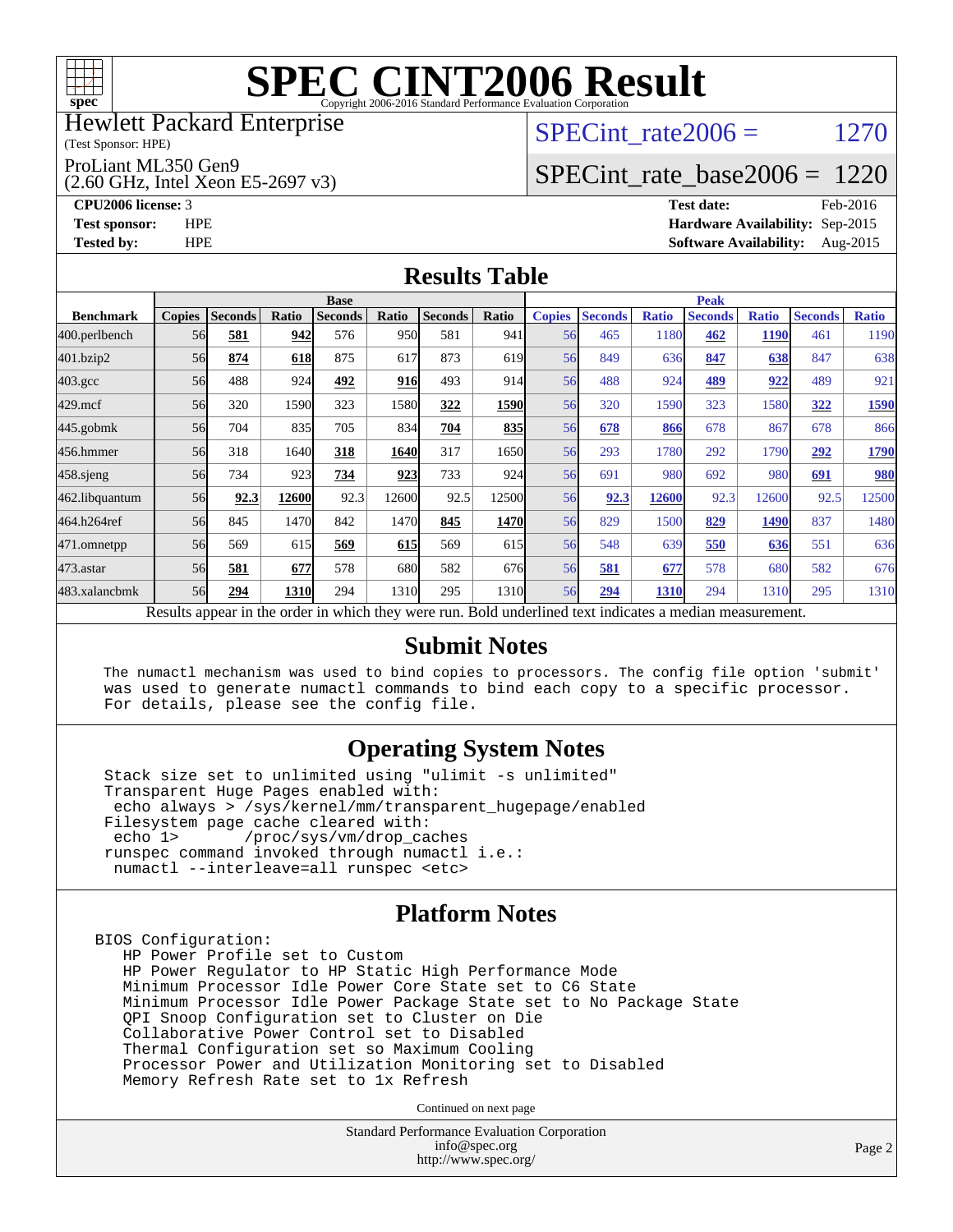

Hewlett Packard Enterprise

SPECint rate  $2006 = 1270$ 

(Test Sponsor: HPE)

(2.60 GHz, Intel Xeon E5-2697 v3) ProLiant ML350 Gen9

[SPECint\\_rate\\_base2006 =](http://www.spec.org/auto/cpu2006/Docs/result-fields.html#SPECintratebase2006) 1220

**[CPU2006 license:](http://www.spec.org/auto/cpu2006/Docs/result-fields.html#CPU2006license)** 3 **[Test date:](http://www.spec.org/auto/cpu2006/Docs/result-fields.html#Testdate)** Feb-2016 **[Test sponsor:](http://www.spec.org/auto/cpu2006/Docs/result-fields.html#Testsponsor)** HPE **[Hardware Availability:](http://www.spec.org/auto/cpu2006/Docs/result-fields.html#HardwareAvailability)** Sep-2015 **[Tested by:](http://www.spec.org/auto/cpu2006/Docs/result-fields.html#Testedby)** HPE **[Software Availability:](http://www.spec.org/auto/cpu2006/Docs/result-fields.html#SoftwareAvailability)** Aug-2015

### **[Platform Notes \(Continued\)](http://www.spec.org/auto/cpu2006/Docs/result-fields.html#PlatformNotes)**

Standard Performance Evaluation Corporation [info@spec.org](mailto:info@spec.org) <http://www.spec.org/> Page 3 Sysinfo program /cpu/config/sysinfo.rev6914 \$Rev: 6914 \$ \$Date:: 2014-06-25 #\$ e3fbb8667b5a285932ceab81e28219e1 running on pl22.epc.ext.hpe.com Fri Feb 5 15:23:43 2016 This section contains SUT (System Under Test) info as seen by some common utilities. To remove or add to this section, see: <http://www.spec.org/cpu2006/Docs/config.html#sysinfo> From /proc/cpuinfo model name : Intel(R) Xeon(R) CPU E5-2697 v3 @ 2.60GHz 2 "physical id"s (chips) 56 "processors" cores, siblings (Caution: counting these is hw and system dependent. The following excerpts from /proc/cpuinfo might not be reliable. Use with caution.) cpu cores : 14 siblings : 28 physical 0: cores 0 1 2 3 4 5 6 8 9 10 11 12 13 14 physical 1: cores 0 1 2 3 4 5 6 8 9 10 11 12 13 14 cache size : 17920 KB From /proc/meminfo MemTotal: 263846656 kB HugePages\_Total: 0<br>Hugepagesize: 2048 kB Hugepagesize: /usr/bin/lsb\_release -d Red Hat Enterprise Linux Server release 7.1 (Maipo) From /etc/\*release\* /etc/\*version\* os-release: NAME="Red Hat Enterprise Linux Server" VERSION="7.1 (Maipo)" ID="rhel" ID\_LIKE="fedora" VERSION\_ID="7.1" PRETTY\_NAME=Storage ANSI\_COLOR="0;31" CPE\_NAME="cpe:/o:redhat:enterprise\_linux:7.1:GA:server" redhat-release: Red Hat Enterprise Linux Server release 7.1 (Maipo) system-release: Red Hat Enterprise Linux Server release 7.1 (Maipo) system-release-cpe: cpe:/o:redhat:enterprise\_linux:7.1:ga:server uname -a: Linux pl22.epc.ext.hpe.com 3.10.0-229.el7.x86\_64 #1 SMP Thu Jan 29 18:37:38 EST 2015 x86\_64 x86\_64 x86\_64 GNU/Linux run-level 3 Feb 5 15:15 SPEC is set to: /cpu Filesystem Type Size Used Avail Use% Mounted on /dev/mapper/rootvg01-lv01 ext4 274G 54G 206G 21% /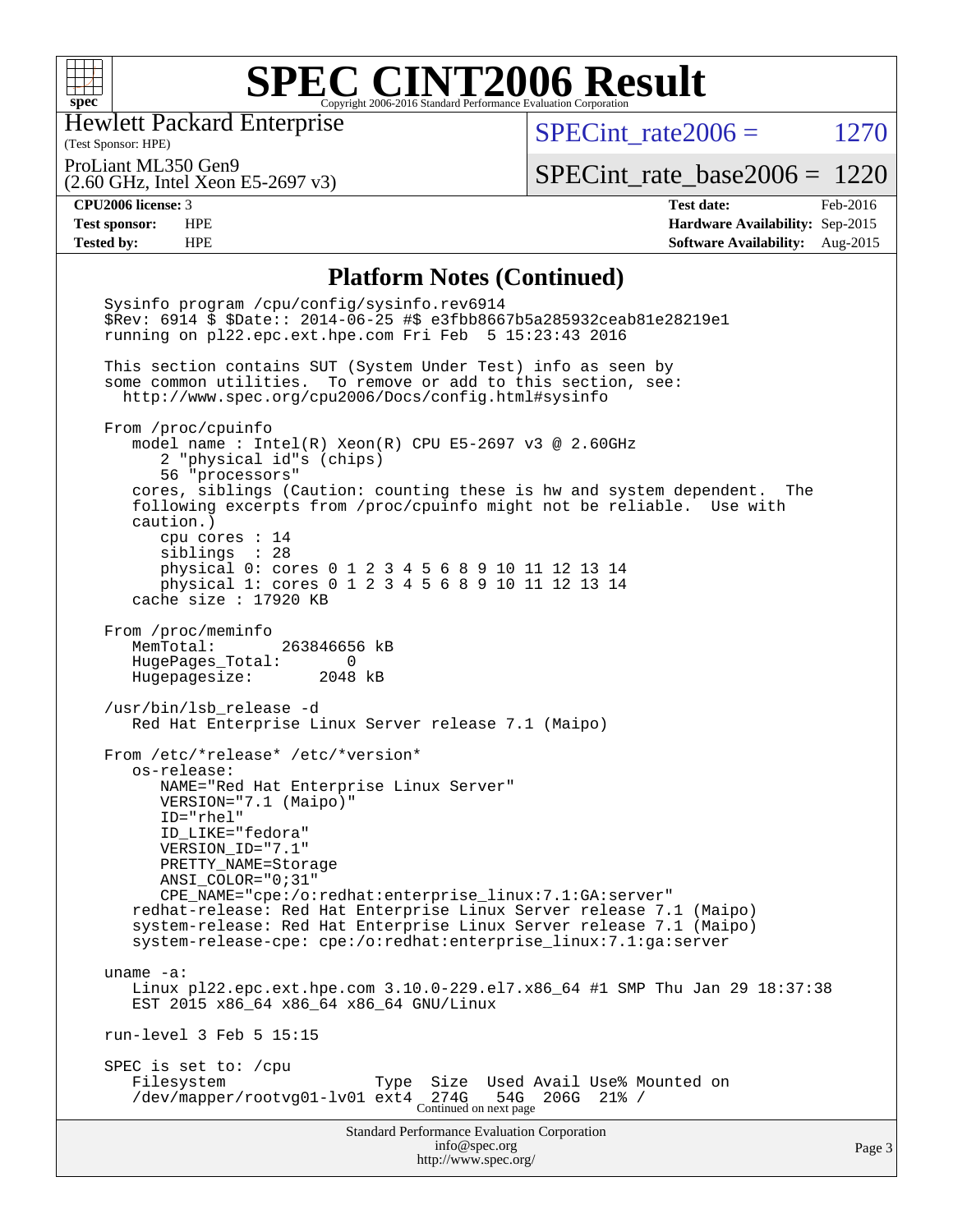

Hewlett Packard Enterprise

(Test Sponsor: HPE)

SPECint rate  $2006 = 1270$ 

(2.60 GHz, Intel Xeon E5-2697 v3) ProLiant ML350 Gen9

[SPECint\\_rate\\_base2006 =](http://www.spec.org/auto/cpu2006/Docs/result-fields.html#SPECintratebase2006) 1220

**[CPU2006 license:](http://www.spec.org/auto/cpu2006/Docs/result-fields.html#CPU2006license)** 3 **[Test date:](http://www.spec.org/auto/cpu2006/Docs/result-fields.html#Testdate)** Feb-2016 **[Test sponsor:](http://www.spec.org/auto/cpu2006/Docs/result-fields.html#Testsponsor)** HPE **[Hardware Availability:](http://www.spec.org/auto/cpu2006/Docs/result-fields.html#HardwareAvailability)** Sep-2015 **[Tested by:](http://www.spec.org/auto/cpu2006/Docs/result-fields.html#Testedby)** HPE **[Software Availability:](http://www.spec.org/auto/cpu2006/Docs/result-fields.html#SoftwareAvailability)** Aug-2015

### **[Platform Notes \(Continued\)](http://www.spec.org/auto/cpu2006/Docs/result-fields.html#PlatformNotes)**

Additional information from dmidecode:

 Warning: Use caution when you interpret this section. The 'dmidecode' program reads system data which is "intended to allow hardware to be accurately determined", but the intent may not be met, as there are frequent changes to hardware, firmware, and the "DMTF SMBIOS" standard.

 BIOS HP P92 05/06/2015 Memory: 16x HP 752369-081 16 GB 2 rank 2133 MHz 8x UNKNOWN NOT AVAILABLE

 (End of data from sysinfo program) Regarding the sysinfo display about the memory installed, the correct amount of memory is 256 GB and the dmidecode description should have one line reading as: 16x HP 752369-081 16 GB 2 rank 2133 MHz

### **[General Notes](http://www.spec.org/auto/cpu2006/Docs/result-fields.html#GeneralNotes)**

Environment variables set by runspec before the start of the run: LD\_LIBRARY\_PATH = "/cpu/libs/32:/cpu/libs/64:/cpu/sh"

Binaries compiled on a system with 1x Intel Core i5-4670K CPU + 32GB memory using RedHat EL 7.1

## **[Base Compiler Invocation](http://www.spec.org/auto/cpu2006/Docs/result-fields.html#BaseCompilerInvocation)**

[C benchmarks](http://www.spec.org/auto/cpu2006/Docs/result-fields.html#Cbenchmarks):

[icc -m32 -L/opt/intel/compilers\\_and\\_libraries\\_2016/linux/compiler/lib/ia32\\_lin](http://www.spec.org/cpu2006/results/res2016q1/cpu2006-20160208-39017.flags.html#user_CCbase_intel_icc_e10256ba5924b668798078a321b0cb3f)

[C++ benchmarks:](http://www.spec.org/auto/cpu2006/Docs/result-fields.html#CXXbenchmarks)

[icpc -m32 -L/opt/intel/compilers\\_and\\_libraries\\_2016/linux/compiler/lib/ia32\\_lin](http://www.spec.org/cpu2006/results/res2016q1/cpu2006-20160208-39017.flags.html#user_CXXbase_intel_icpc_b4f50a394bdb4597aa5879c16bc3f5c5)

### **[Base Portability Flags](http://www.spec.org/auto/cpu2006/Docs/result-fields.html#BasePortabilityFlags)**

| 400.perlbench: -D_FILE_OFFSET_BITS=64 -DSPEC_CPU_LINUX_IA32 |  |
|-------------------------------------------------------------|--|
| 401.bzip2: -D_FILE_OFFSET_BITS=64                           |  |
| 403.gcc: -D_FILE_OFFSET_BITS=64                             |  |
| 429.mcf: -D_FILE_OFFSET_BITS=64                             |  |
| 445.gobmk: -D_FILE_OFFSET_BITS=64                           |  |
| 456.hmmer: -D FILE OFFSET BITS=64                           |  |
| 458.sjeng: -D_FILE_OFFSET_BITS=64                           |  |
| 462.libquantum: -D_FILE_OFFSET_BITS=64 -DSPEC_CPU_LINUX     |  |
| 464.h264ref: -D FILE OFFSET BITS=64                         |  |
| 471.omnetpp: -D_FILE_OFFSET_BITS=64                         |  |
| 473.astar: -D FILE OFFSET BITS=64                           |  |
|                                                             |  |

Continued on next page

Standard Performance Evaluation Corporation [info@spec.org](mailto:info@spec.org) <http://www.spec.org/>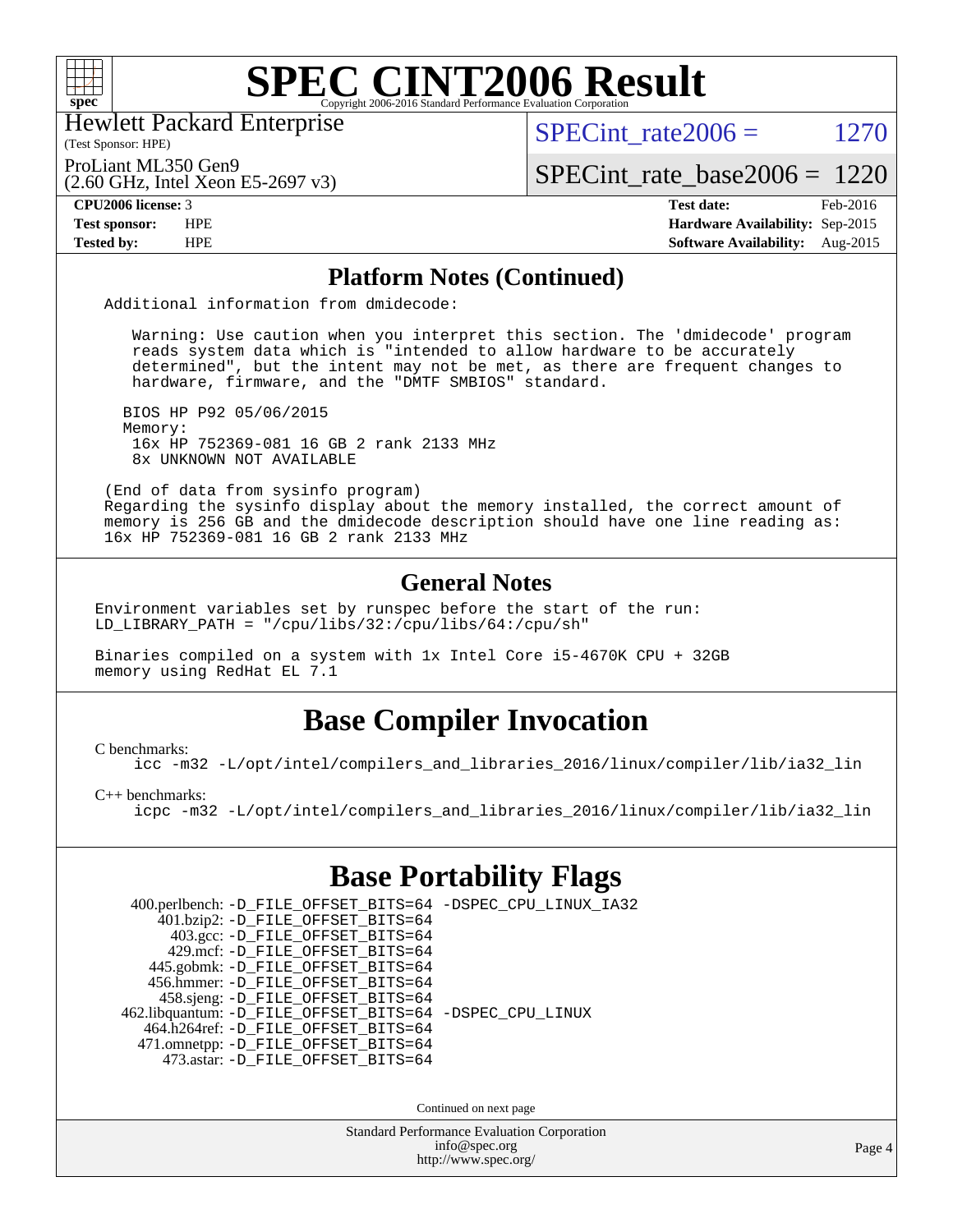

Hewlett Packard Enterprise

(Test Sponsor: HPE)

SPECint rate  $2006 = 1270$ 

(2.60 GHz, Intel Xeon E5-2697 v3) ProLiant ML350 Gen9

[SPECint\\_rate\\_base2006 =](http://www.spec.org/auto/cpu2006/Docs/result-fields.html#SPECintratebase2006) 1220

**[CPU2006 license:](http://www.spec.org/auto/cpu2006/Docs/result-fields.html#CPU2006license)** 3 **[Test date:](http://www.spec.org/auto/cpu2006/Docs/result-fields.html#Testdate)** Feb-2016 **[Test sponsor:](http://www.spec.org/auto/cpu2006/Docs/result-fields.html#Testsponsor)** HPE **[Hardware Availability:](http://www.spec.org/auto/cpu2006/Docs/result-fields.html#HardwareAvailability)** Sep-2015 **[Tested by:](http://www.spec.org/auto/cpu2006/Docs/result-fields.html#Testedby)** HPE **[Software Availability:](http://www.spec.org/auto/cpu2006/Docs/result-fields.html#SoftwareAvailability)** Aug-2015

# **[Base Portability Flags \(Continued\)](http://www.spec.org/auto/cpu2006/Docs/result-fields.html#BasePortabilityFlags)**

483.xalancbmk: [-D\\_FILE\\_OFFSET\\_BITS=64](http://www.spec.org/cpu2006/results/res2016q1/cpu2006-20160208-39017.flags.html#user_basePORTABILITY483_xalancbmk_file_offset_bits_64_438cf9856305ebd76870a2c6dc2689ab) [-DSPEC\\_CPU\\_LINUX](http://www.spec.org/cpu2006/results/res2016q1/cpu2006-20160208-39017.flags.html#b483.xalancbmk_baseCXXPORTABILITY_DSPEC_CPU_LINUX)

# **[Base Optimization Flags](http://www.spec.org/auto/cpu2006/Docs/result-fields.html#BaseOptimizationFlags)**

[C benchmarks](http://www.spec.org/auto/cpu2006/Docs/result-fields.html#Cbenchmarks):

[-xCORE-AVX2](http://www.spec.org/cpu2006/results/res2016q1/cpu2006-20160208-39017.flags.html#user_CCbase_f-xAVX2_5f5fc0cbe2c9f62c816d3e45806c70d7) [-ipo](http://www.spec.org/cpu2006/results/res2016q1/cpu2006-20160208-39017.flags.html#user_CCbase_f-ipo) [-O3](http://www.spec.org/cpu2006/results/res2016q1/cpu2006-20160208-39017.flags.html#user_CCbase_f-O3) [-no-prec-div](http://www.spec.org/cpu2006/results/res2016q1/cpu2006-20160208-39017.flags.html#user_CCbase_f-no-prec-div) [-opt-prefetch](http://www.spec.org/cpu2006/results/res2016q1/cpu2006-20160208-39017.flags.html#user_CCbase_f-opt-prefetch) [-opt-mem-layout-trans=3](http://www.spec.org/cpu2006/results/res2016q1/cpu2006-20160208-39017.flags.html#user_CCbase_f-opt-mem-layout-trans_a7b82ad4bd7abf52556d4961a2ae94d5)

[C++ benchmarks:](http://www.spec.org/auto/cpu2006/Docs/result-fields.html#CXXbenchmarks)

[-xCORE-AVX2](http://www.spec.org/cpu2006/results/res2016q1/cpu2006-20160208-39017.flags.html#user_CXXbase_f-xAVX2_5f5fc0cbe2c9f62c816d3e45806c70d7) [-ipo](http://www.spec.org/cpu2006/results/res2016q1/cpu2006-20160208-39017.flags.html#user_CXXbase_f-ipo) [-O3](http://www.spec.org/cpu2006/results/res2016q1/cpu2006-20160208-39017.flags.html#user_CXXbase_f-O3) [-no-prec-div](http://www.spec.org/cpu2006/results/res2016q1/cpu2006-20160208-39017.flags.html#user_CXXbase_f-no-prec-div) [-opt-prefetch](http://www.spec.org/cpu2006/results/res2016q1/cpu2006-20160208-39017.flags.html#user_CXXbase_f-opt-prefetch) [-opt-mem-layout-trans=3](http://www.spec.org/cpu2006/results/res2016q1/cpu2006-20160208-39017.flags.html#user_CXXbase_f-opt-mem-layout-trans_a7b82ad4bd7abf52556d4961a2ae94d5) [-Wl,-z,muldefs](http://www.spec.org/cpu2006/results/res2016q1/cpu2006-20160208-39017.flags.html#user_CXXbase_link_force_multiple1_74079c344b956b9658436fd1b6dd3a8a) [-L/sh -lsmartheap](http://www.spec.org/cpu2006/results/res2016q1/cpu2006-20160208-39017.flags.html#user_CXXbase_SmartHeap_32f6c82aa1ed9c52345d30cf6e4a0499)

# **[Base Other Flags](http://www.spec.org/auto/cpu2006/Docs/result-fields.html#BaseOtherFlags)**

[C benchmarks](http://www.spec.org/auto/cpu2006/Docs/result-fields.html#Cbenchmarks):

403.gcc: [-Dalloca=\\_alloca](http://www.spec.org/cpu2006/results/res2016q1/cpu2006-20160208-39017.flags.html#b403.gcc_baseEXTRA_CFLAGS_Dalloca_be3056838c12de2578596ca5467af7f3)

## **[Peak Compiler Invocation](http://www.spec.org/auto/cpu2006/Docs/result-fields.html#PeakCompilerInvocation)**

[C benchmarks \(except as noted below\)](http://www.spec.org/auto/cpu2006/Docs/result-fields.html#Cbenchmarksexceptasnotedbelow): [icc -m32 -L/opt/intel/compilers\\_and\\_libraries\\_2016/linux/compiler/lib/ia32\\_lin](http://www.spec.org/cpu2006/results/res2016q1/cpu2006-20160208-39017.flags.html#user_CCpeak_intel_icc_e10256ba5924b668798078a321b0cb3f)

400.perlbench: [icc -m64](http://www.spec.org/cpu2006/results/res2016q1/cpu2006-20160208-39017.flags.html#user_peakCCLD400_perlbench_intel_icc_64bit_bda6cc9af1fdbb0edc3795bac97ada53)

401.bzip2: [icc -m64](http://www.spec.org/cpu2006/results/res2016q1/cpu2006-20160208-39017.flags.html#user_peakCCLD401_bzip2_intel_icc_64bit_bda6cc9af1fdbb0edc3795bac97ada53)

456.hmmer: [icc -m64](http://www.spec.org/cpu2006/results/res2016q1/cpu2006-20160208-39017.flags.html#user_peakCCLD456_hmmer_intel_icc_64bit_bda6cc9af1fdbb0edc3795bac97ada53)

458.sjeng: [icc -m64](http://www.spec.org/cpu2006/results/res2016q1/cpu2006-20160208-39017.flags.html#user_peakCCLD458_sjeng_intel_icc_64bit_bda6cc9af1fdbb0edc3795bac97ada53)

#### [C++ benchmarks:](http://www.spec.org/auto/cpu2006/Docs/result-fields.html#CXXbenchmarks) [icpc -m32 -L/opt/intel/compilers\\_and\\_libraries\\_2016/linux/compiler/lib/ia32\\_lin](http://www.spec.org/cpu2006/results/res2016q1/cpu2006-20160208-39017.flags.html#user_CXXpeak_intel_icpc_b4f50a394bdb4597aa5879c16bc3f5c5)

### **[Peak Portability Flags](http://www.spec.org/auto/cpu2006/Docs/result-fields.html#PeakPortabilityFlags)**

 400.perlbench: [-D\\_FILE\\_OFFSET\\_BITS=64](http://www.spec.org/cpu2006/results/res2016q1/cpu2006-20160208-39017.flags.html#user_peakPORTABILITY400_perlbench_file_offset_bits_64_438cf9856305ebd76870a2c6dc2689ab) [-DSPEC\\_CPU\\_LP64](http://www.spec.org/cpu2006/results/res2016q1/cpu2006-20160208-39017.flags.html#b400.perlbench_peakCPORTABILITY_DSPEC_CPU_LP64) [-DSPEC\\_CPU\\_LINUX\\_X64](http://www.spec.org/cpu2006/results/res2016q1/cpu2006-20160208-39017.flags.html#b400.perlbench_peakCPORTABILITY_DSPEC_CPU_LINUX_X64) 401.bzip2: [-D\\_FILE\\_OFFSET\\_BITS=64](http://www.spec.org/cpu2006/results/res2016q1/cpu2006-20160208-39017.flags.html#user_peakPORTABILITY401_bzip2_file_offset_bits_64_438cf9856305ebd76870a2c6dc2689ab) [-DSPEC\\_CPU\\_LP64](http://www.spec.org/cpu2006/results/res2016q1/cpu2006-20160208-39017.flags.html#suite_peakCPORTABILITY401_bzip2_DSPEC_CPU_LP64) 403.gcc: [-D\\_FILE\\_OFFSET\\_BITS=64](http://www.spec.org/cpu2006/results/res2016q1/cpu2006-20160208-39017.flags.html#user_peakPORTABILITY403_gcc_file_offset_bits_64_438cf9856305ebd76870a2c6dc2689ab) 429.mcf: [-D\\_FILE\\_OFFSET\\_BITS=64](http://www.spec.org/cpu2006/results/res2016q1/cpu2006-20160208-39017.flags.html#user_peakPORTABILITY429_mcf_file_offset_bits_64_438cf9856305ebd76870a2c6dc2689ab) 445.gobmk: [-D\\_FILE\\_OFFSET\\_BITS=64](http://www.spec.org/cpu2006/results/res2016q1/cpu2006-20160208-39017.flags.html#user_peakPORTABILITY445_gobmk_file_offset_bits_64_438cf9856305ebd76870a2c6dc2689ab)

Continued on next page

Standard Performance Evaluation Corporation [info@spec.org](mailto:info@spec.org) <http://www.spec.org/>

Page 5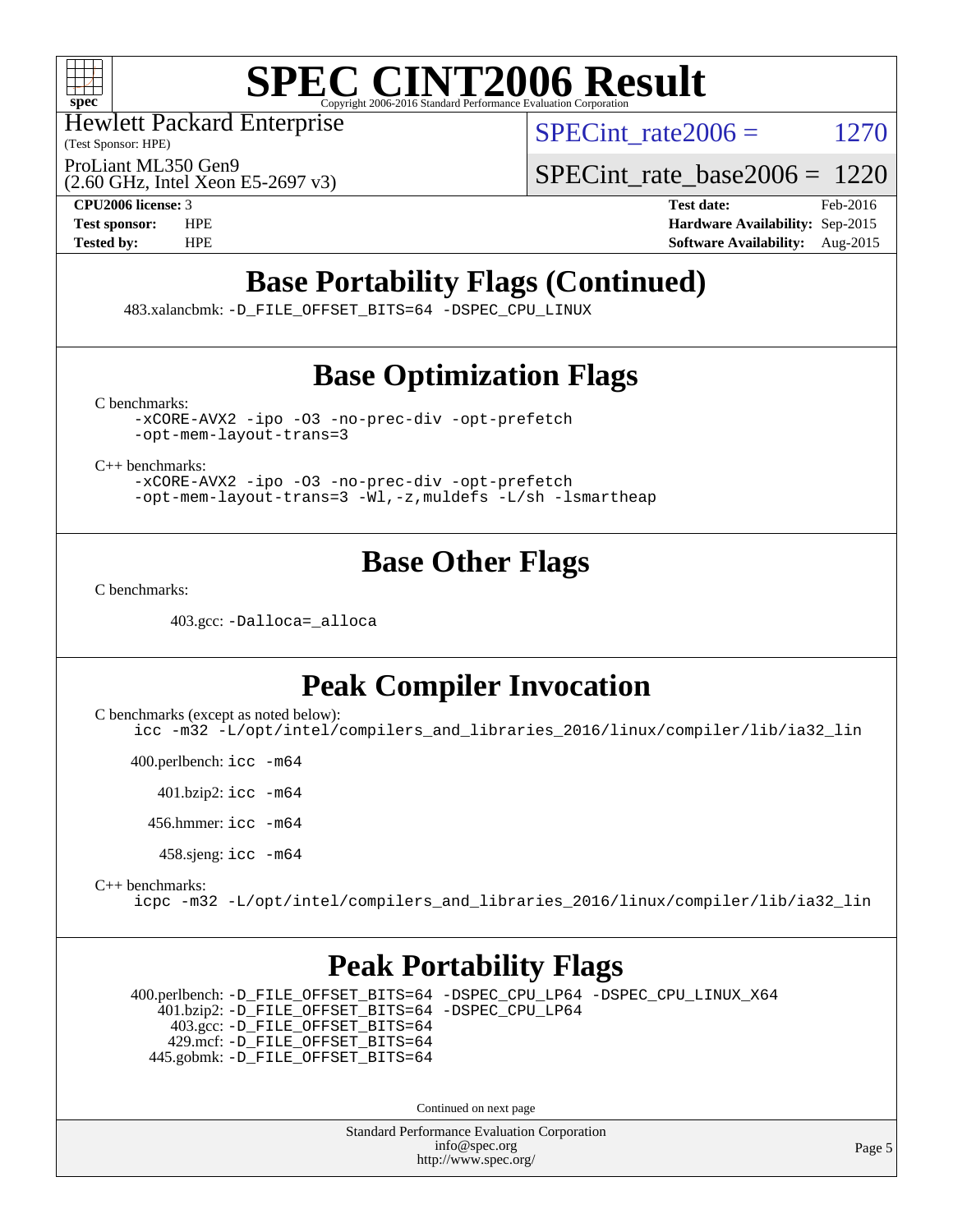

Hewlett Packard Enterprise

(Test Sponsor: HPE)

ProLiant ML350 Gen9

(2.60 GHz, Intel Xeon E5-2697 v3)

SPECint rate  $2006 = 1270$ 

[SPECint\\_rate\\_base2006 =](http://www.spec.org/auto/cpu2006/Docs/result-fields.html#SPECintratebase2006) 1220

**[CPU2006 license:](http://www.spec.org/auto/cpu2006/Docs/result-fields.html#CPU2006license)** 3 **[Test date:](http://www.spec.org/auto/cpu2006/Docs/result-fields.html#Testdate)** Feb-2016 **[Test sponsor:](http://www.spec.org/auto/cpu2006/Docs/result-fields.html#Testsponsor)** HPE **[Hardware Availability:](http://www.spec.org/auto/cpu2006/Docs/result-fields.html#HardwareAvailability)** Sep-2015 **[Tested by:](http://www.spec.org/auto/cpu2006/Docs/result-fields.html#Testedby)** HPE **[Software Availability:](http://www.spec.org/auto/cpu2006/Docs/result-fields.html#SoftwareAvailability)** Aug-2015

# **[Peak Portability Flags \(Continued\)](http://www.spec.org/auto/cpu2006/Docs/result-fields.html#PeakPortabilityFlags)**

 456.hmmer: [-D\\_FILE\\_OFFSET\\_BITS=64](http://www.spec.org/cpu2006/results/res2016q1/cpu2006-20160208-39017.flags.html#user_peakPORTABILITY456_hmmer_file_offset_bits_64_438cf9856305ebd76870a2c6dc2689ab) [-DSPEC\\_CPU\\_LP64](http://www.spec.org/cpu2006/results/res2016q1/cpu2006-20160208-39017.flags.html#suite_peakCPORTABILITY456_hmmer_DSPEC_CPU_LP64) 458.sjeng: [-D\\_FILE\\_OFFSET\\_BITS=64](http://www.spec.org/cpu2006/results/res2016q1/cpu2006-20160208-39017.flags.html#user_peakPORTABILITY458_sjeng_file_offset_bits_64_438cf9856305ebd76870a2c6dc2689ab) [-DSPEC\\_CPU\\_LP64](http://www.spec.org/cpu2006/results/res2016q1/cpu2006-20160208-39017.flags.html#suite_peakCPORTABILITY458_sjeng_DSPEC_CPU_LP64) 462.libquantum: [-D\\_FILE\\_OFFSET\\_BITS=64](http://www.spec.org/cpu2006/results/res2016q1/cpu2006-20160208-39017.flags.html#user_peakPORTABILITY462_libquantum_file_offset_bits_64_438cf9856305ebd76870a2c6dc2689ab) [-DSPEC\\_CPU\\_LINUX](http://www.spec.org/cpu2006/results/res2016q1/cpu2006-20160208-39017.flags.html#b462.libquantum_peakCPORTABILITY_DSPEC_CPU_LINUX) 464.h264ref: [-D\\_FILE\\_OFFSET\\_BITS=64](http://www.spec.org/cpu2006/results/res2016q1/cpu2006-20160208-39017.flags.html#user_peakPORTABILITY464_h264ref_file_offset_bits_64_438cf9856305ebd76870a2c6dc2689ab) 471.omnetpp: [-D\\_FILE\\_OFFSET\\_BITS=64](http://www.spec.org/cpu2006/results/res2016q1/cpu2006-20160208-39017.flags.html#user_peakPORTABILITY471_omnetpp_file_offset_bits_64_438cf9856305ebd76870a2c6dc2689ab) 473.astar: [-D\\_FILE\\_OFFSET\\_BITS=64](http://www.spec.org/cpu2006/results/res2016q1/cpu2006-20160208-39017.flags.html#user_peakPORTABILITY473_astar_file_offset_bits_64_438cf9856305ebd76870a2c6dc2689ab) 483.xalancbmk: [-D\\_FILE\\_OFFSET\\_BITS=64](http://www.spec.org/cpu2006/results/res2016q1/cpu2006-20160208-39017.flags.html#user_peakPORTABILITY483_xalancbmk_file_offset_bits_64_438cf9856305ebd76870a2c6dc2689ab) [-DSPEC\\_CPU\\_LINUX](http://www.spec.org/cpu2006/results/res2016q1/cpu2006-20160208-39017.flags.html#b483.xalancbmk_peakCXXPORTABILITY_DSPEC_CPU_LINUX)

# **[Peak Optimization Flags](http://www.spec.org/auto/cpu2006/Docs/result-fields.html#PeakOptimizationFlags)**

[C benchmarks](http://www.spec.org/auto/cpu2006/Docs/result-fields.html#Cbenchmarks):

```
Standard Performance Evaluation Corporation
                                           info@spec.org
                                         http://www.spec.org/
     400.perlbench: -xCORE-AVX2(pass 2) -prof-gen:threadsafe(pass 1)
                 -ipo(pass 2) -O3(pass 2) -no-prec-div(pass 2)
                 -par-num-threads=1(pass 1) -prof-use(pass 2) -auto-ilp32
        401.bzip2: -xCORE-AVX2(pass 2) -prof-gen:threadsafe(pass 1)
                 -ipo(pass 2) -O3(pass 2) -no-prec-div(pass 2)
                 -par-num-threads=1(pass 1) -prof-use(pass 2) -opt-prefetch
                 -auto-ilp32 -ansi-alias
          403.gcc: -xCORE-AVX2 -ipo -O3 -no-prec-div
          429.mcf: basepeak = yes
       445.gobmk: -xCORE-AVX2(pass 2) -prof-gen:threadsafe(pass 1)
                 -prof-use(pass 2) -par-num-threads=1(pass 1) -ansi-alias
                 -opt-mem-layout-trans=3
       456.hmmer: -xCORE-AVX2 -ipo -O3 -no-prec-div -unroll2 -auto-ilp32
         458.sjeng: -xCORE-AVX2(pass 2) -prof-gen:threadsafe(pass 1)
                 -ipo(pass 2) -O3(pass 2) -no-prec-div(pass 2)
                 -par-num-threads=1(pass 1) -prof-use(pass 2) -unroll4
                 -auto-ilp32
    462.libquantum: basepeak = yes
       464.h264ref: -xCORE-AVX2(pass 2) -prof-gen:threadsafe(pass 1)
                 -i\text{po}(pass 2) -\overline{03}(pass 2)-no-prec-div(pass 2)
                -par-num-threads=1(pass 1) -prof-use(pass 2) -unroll2
                -ansi-alias
C++ benchmarks: 
      471.omnetpp: -xCORE-AVX2(pass 2) -prof-gen:threadsafe(pass 1)
                 -ipo(pass 2) -O3(pass 2) -no-prec-div(pass 2)
                 -par-num-threads=1(pass 1) -prof-use(pass 2) -ansi-alias
                 -opt-ra-region-strategy=block -Wl,-z,muldefs
                                         Continued on next page
```